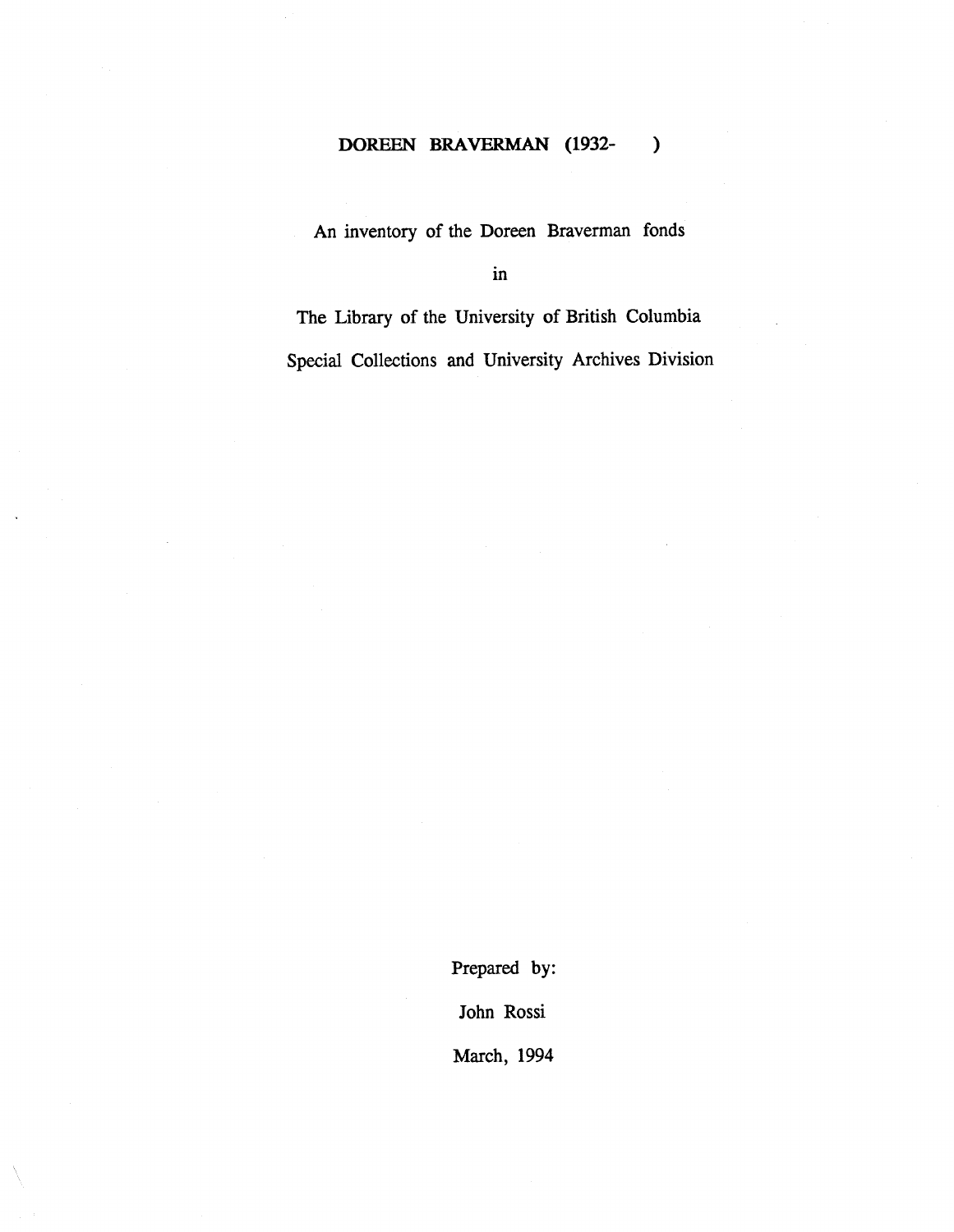# **TABLE OF CONTENTS**

| Biographical information<br>Scope/Contents |                                                       | iii            |
|--------------------------------------------|-------------------------------------------------------|----------------|
|                                            |                                                       | iii            |
| $1-1$                                      | Biographical Information                              | $\mathbf{1}$   |
| $1-2$ to $1-4$                             | Subject files: Business                               | $\mathbf{1}$   |
| 1-5 to $2-14$                              | Correspondence                                        | $\overline{2}$ |
| $2 - 15$                                   | Constitution                                          | $\overline{2}$ |
| 2-16 to 3-9                                | Subject files: B.C. Liberal Party, Provincial Matters | $\overline{2}$ |
| $3-10$ to $4-1$                            | Subject files: B.C. Liberal Party, Federal Matters    | 3              |
| 4-2 to $4-5$                               | Miscellaneous                                         | 4              |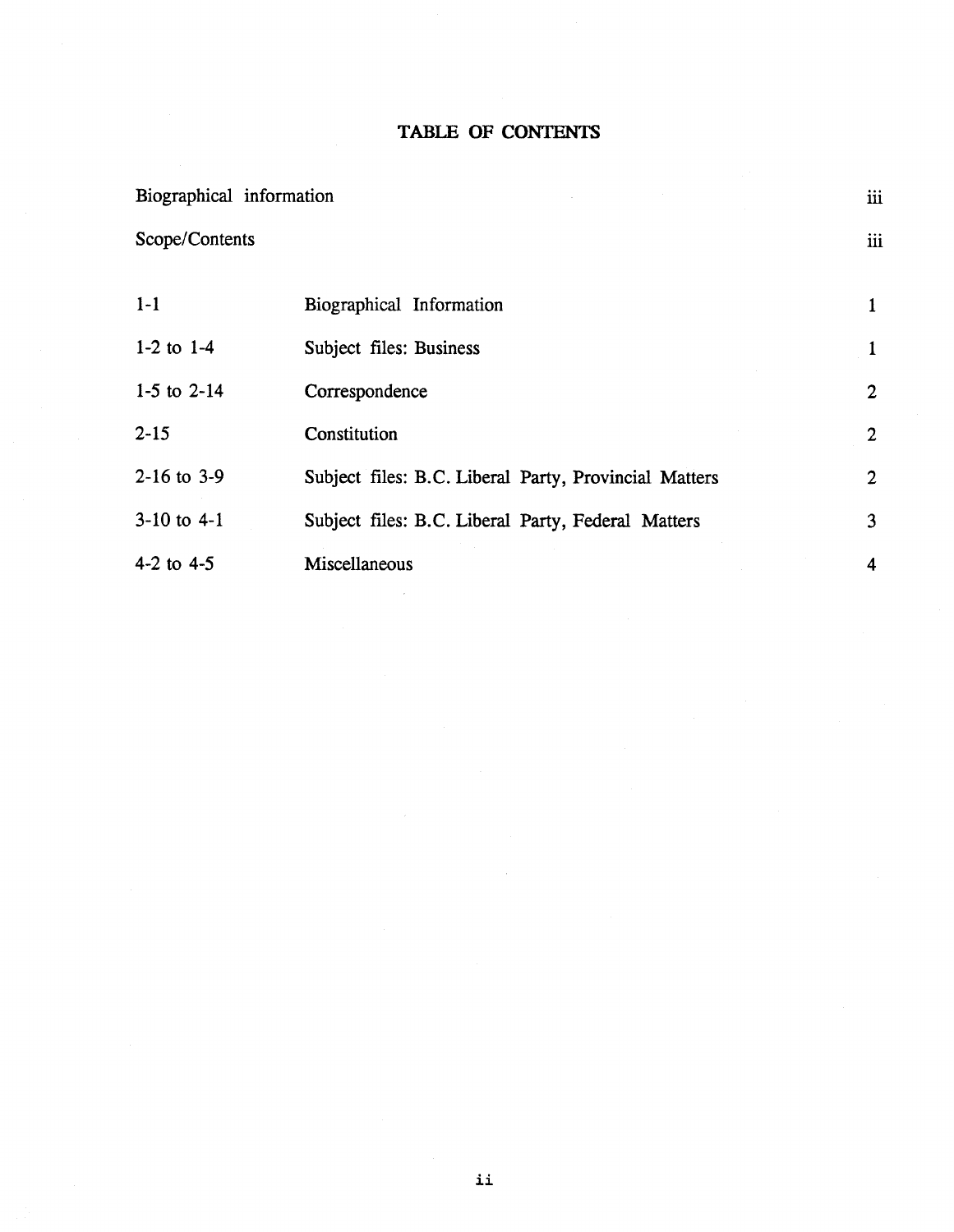#### **BIOGRAPHICAL INFORMATION**

Doreen Braverman was born in Richmond in 1932. She received a Bachelor of Education degree from the University of British Columbia in 1964 . After being a teacher for several years, she became involved with the B.C . Liberal Party. She was on the campaign committee backing Garde Gardom and Pat McGeer in Vancouver-Point Grey in 1966 and 1969 respectively. From there, Doreen Braverman's involvement in the party escalated as she became president of the West Point Grey Liberals (1970-1971). Her success at that post allowed her to become treasurer of the B.C. Liberal Party in 1972 and its president in 1973.

Her efforts at promoting the Liberal Party, however, were not limited to provincial politics. In 1975, Doreen Braverman was co-chair of the Federal Liberal Party Convention in Ottawa. For the next ten years, she supported politicians who embodied the Liberal Party traditions. In 1986, Doreen Braverman decided to emerge from the shadows of supporting Liberal candidates and run as the Liberal candidate for Vancouver-Point Grey in the 1986 B.C. provincial election.

Despite her numerous political accomplishments, she was far from being a onedimensional person. She wrote a thesis entitled Government and Small Business in 1983 as part of a Master of Business Administration degree. It assisted her in the management of several of her businesses. Thus, Doreen Braverman had diverse interests that led her to excel in multiple facets of life. She will always be best known, however, for her efforts in elevating the B.C. Liberal Party from a relatively unknown and indifferent party to a strong party with confidence and well-defined objectives. Any success that the B.C. Liberal Party has in the future could not have been possible without the past dedication of people like Doreen Braverman.

#### **SCOPE/CONTENTS**

The fonds consists of reports, memoranda, documents, newsletters, newspaper articles, pamphlets, letters and photographs relating to the activities of the British Columbia Liberal Party, 1966-1988. Although her papers document both B.C. and Federal Liberal Parties, the majority of files deal with the B.C. Liberal Party.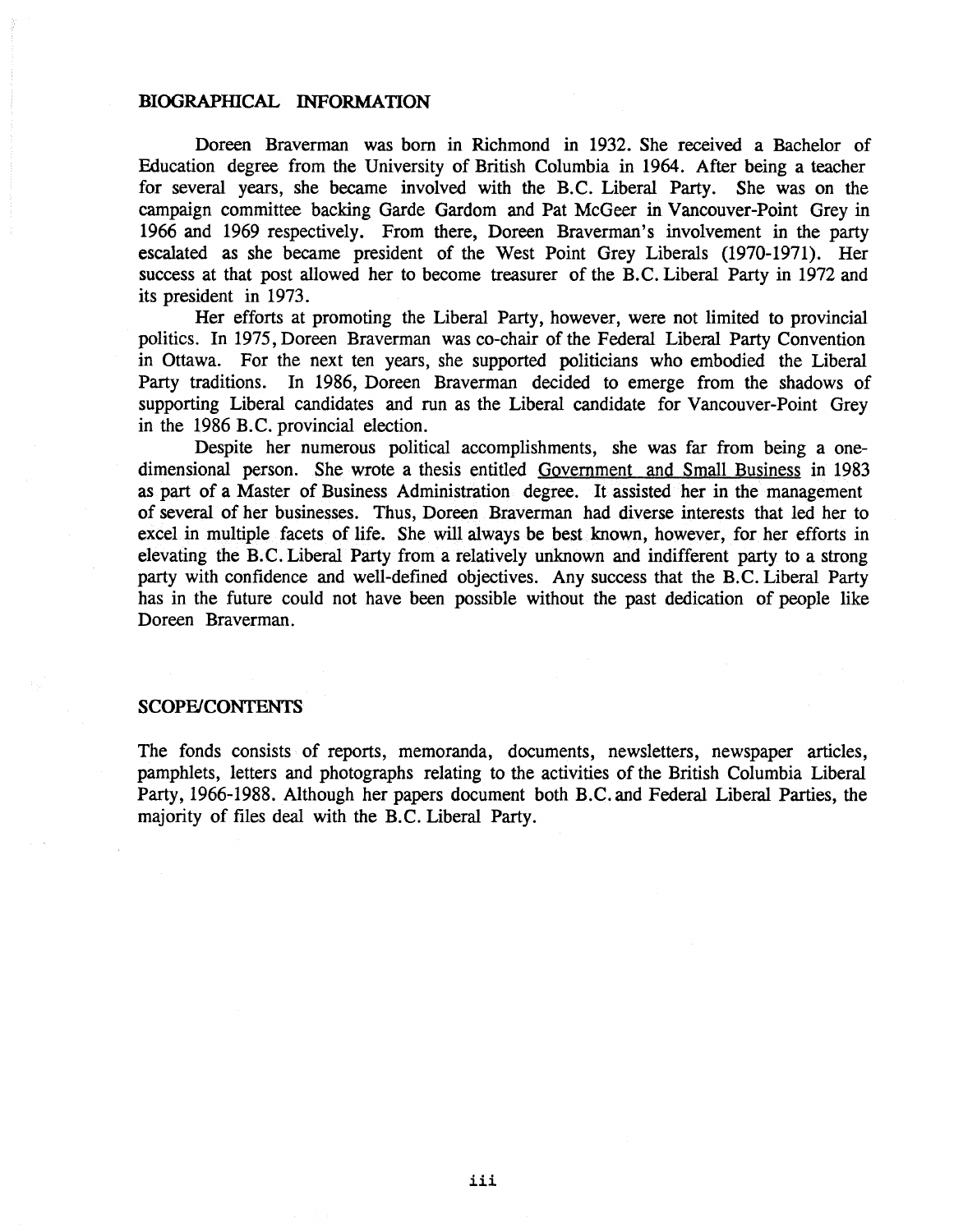#### **Biographical Information**

1-1 Biographical information

### **Subject Files: Business**

- 1-2 1979 Financial Disclosure Act and Doreen Braverman
- 1-3 "Government Aid and Small Business" a copy of Doreen Braverman's MBA dissertation, 1983 Biographical Information<br>
1-1 Biographical information<br>
Subject Files: Business<br>
1-2 1979 Financial Disclosure Act and Doreen Braverman<br>
1-3 "Government Aid and Small Business" - a copy of De<br>
dissertation, 1983<br>
1-4 The F
	- 1-4 The Flag Shop: receipts and policy, 1987

#### Correspondence: Doreen Braverman and the B.C. Liberal Party (1972-1991)

- 
- 1-6 Doreen Braverman and B.C. Liberal Party: Letters, 1973
- 1-7 Doreen Braverman and B.C. Liberal Party: Letters, 1974
- 1-8 Doreen Braverman and B.C. Liberal Party: Letters, 1975
- 2-1 Doreen Braverman and B.C. Liberal Party: Letters, 1976
- 2-2 Doreen Braverman and B.C. Liberal Party: Letters, 1977
- 2-3 Doreen Braverman and B.C. Liberal Party: Letters, 1978
- 2-4 Doreen Braverman and B.C. Liberal Party: Letters, 1979
- 2-5 Doreen Braverman and B.C. Liberal Party: Letters, 1980
- 2-6 Doreen Braverman and B.C. Liberal Party: Letters, 1982
- 2-7 Doreen Braverman and B.C. Liberal Party: Letters, 1984
- 2-8 Doreen Braverman and B.C. Liberal Party: Letters, 1985
- 2-9 Doreen Braverman and B.C. Liberal Party: Letters, 1986
- 2-10 Doreen Braverman and B.C. Liberal Party: Letters, 1987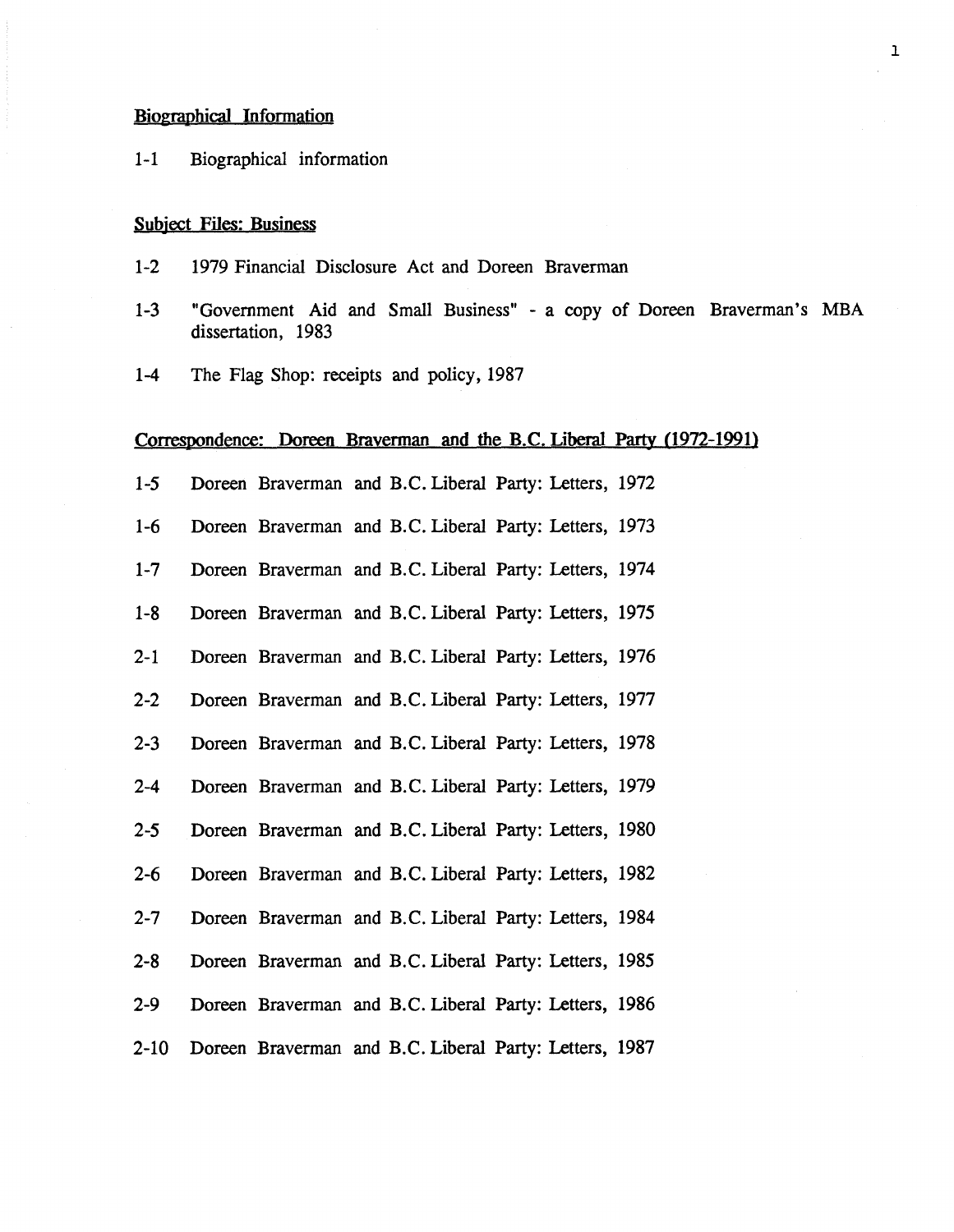- 2-11 Doreen Braverman and B.C. Liberal Party: Letters, 1988
- 2-12 Doreen Braverman and B.C. Liberal Party: Letters, 1990
- 2-13 Doreen Braverman and B.C. Liberal Party: Letters, 1991
- 2-14 Undated letters to and from Doreen Braverman

## **Constitution**

2-15 Constitution (the file also contains organizational and campaign manuals and related documents , 1968-76, 1986)

# Subject Files: B.C. Liberal Party, Provincial Matters

- 2-16 B.C . Liberal Party newsletters, 1973-74, 1988
- 2-17 B.C. Liberal Party reports, 1973, 1976, 1980, 1988
- 2-18 B.C. Liberal Party: financial statements from by-elections, riding trust funds, budgets, reception and hotel reservations, 1973-1974, 1979, 1988
- 2-19 Memoranda involving the B.C. Liberal party, 1973, 1974, 1986
- 2-20 Memoranda and pamphlet concerning B.C.'s Liberal Commission and B.C.'s Federation of Women, 1973
- 2-21 News releases concerning the B.C . Liberal Party, 1973-1974
- 2-22 Newspaper clippings dealing with the B.C. Liberal Party, 1974-1977, 1986, 1989
- 2-23 Minutes, notices, and agendas of the B.C. Executive Liberals, Vancouver-Point Grey Liberals, B.C . Youth Caucus, and Vancouver-Quadra Liberals, 1973-1987
- 2-24 B.C . Liberal fundraising drive papers, 1974, 1976-1977, 1980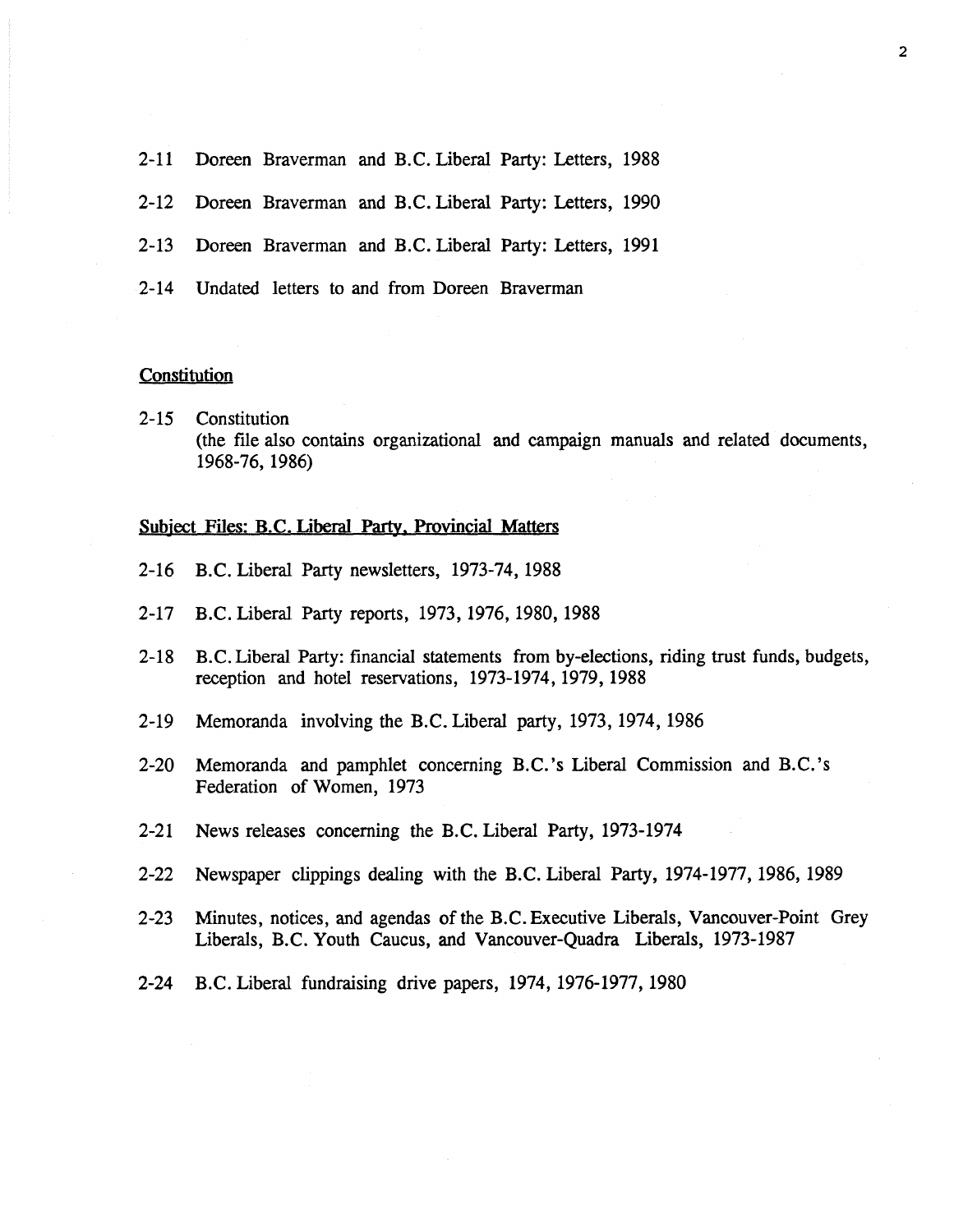- 2-25 Speeches from B.C. Liberals Maxine Gelfant, Doreen Braverman, and Gordon Wilson, 1974, 1988
- 3-1 B.C. Liberal strategy and nomination committee papers, 1976, 1988
- 3-2 Lists of members of the B.C. Liberal Party and papers documenting efforts to get new members and have current members volunteer
- 3-3 Vancouver-Quadra: Liberal campaign information, 1980, and Liberal executive lists, 1987
- 3-4 B.C. Liberal politician Brian Ruhe: biographical information, letters, articles, 1986
- 3-5 A list of B.C. Liberal supporters and a Royal Commission public notice on electoral boundaries, 1986
- 3-6 Endowment Lands Regional Park Committee: history of Endowment Lands and plea to candidates in 1986 provincial election
- 3-7 B.C. Liberals outline of its education policy and Doreen Braverman's letters to Point Grey teachers regarding education, 1985-1986
- 3-8 Documents, canvassing information, news release, election expense, and voting lists concerning Liberal candidate (Vancouver-Point Grey) Doreen Braverman in the 1986 B.C. Provincial Election
- 3-9 List of tax receipts for contributions to the B.C. Liberal Party, 1986

#### **Subject files: B.C. Liberal Party, Federal Matters**

- 3-10 Federal Liberal Party's pamphlets dealing with procedures in an election campaign
- 3-11 Notices of meetings of the Vancouver South Federal Liberal Association, South Peace River Federal Liberal Association, and the Federal Liberal Party, 1973-1974
- 3-12 Memorandum, by-laws, and policy report of the Federal Women's Liberal Commission, 1973-1974
- 3-13 Newspaper clippings dealing with Federal Liberals, 1973-1974, 1978, 1982, 1984
- 3-14 Memoranda involving the Federal Liberal Party, 1974